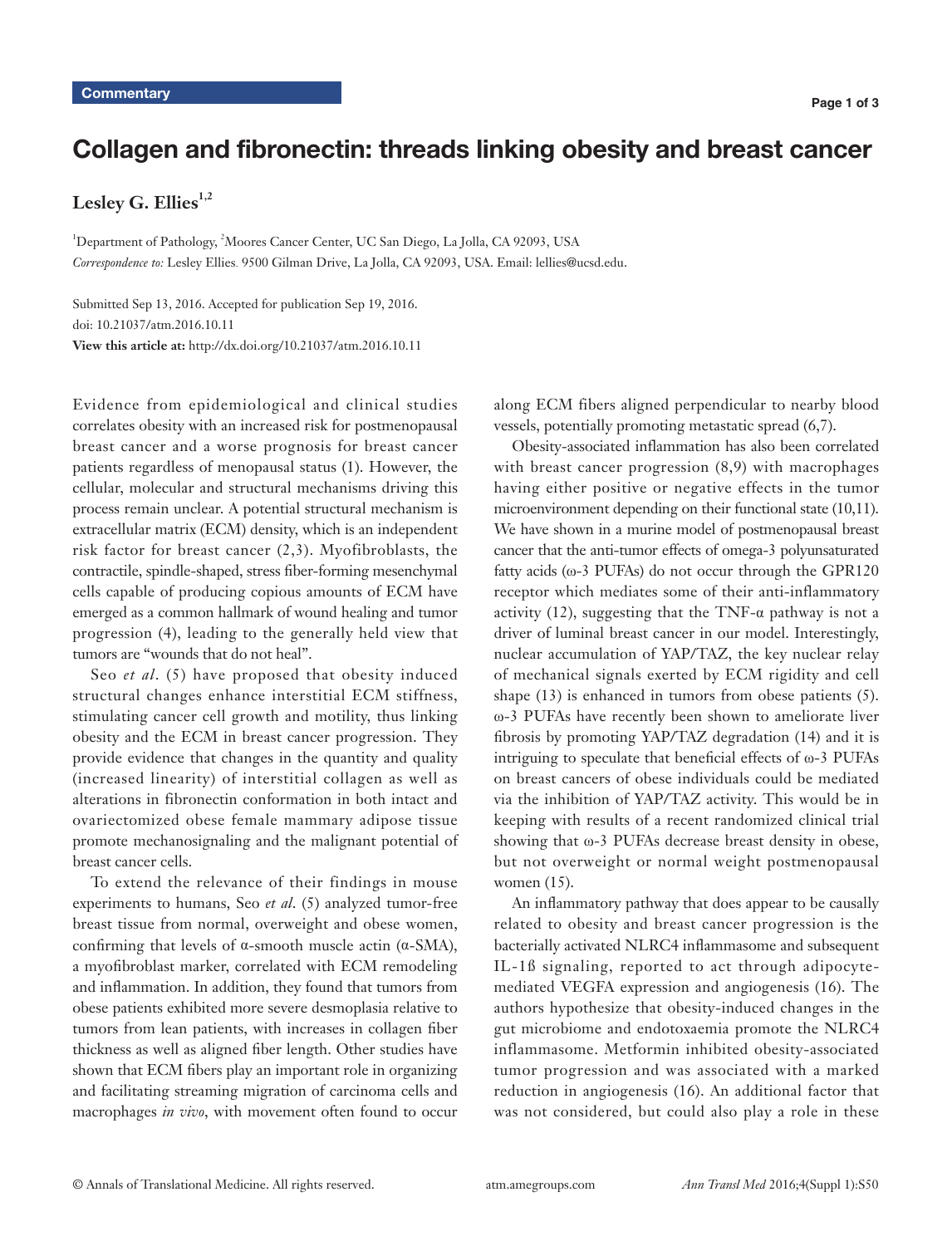#### **Ellies. ECM threads link obesity and breast cancer**

#### **Page 2 of 3**

studies is ECM remodeling, since VEGFA can stimulate fibrosis (17) and metformin has been shown to inhibit excessive ECM deposition in white adipose tissue of obese mice (18).

The interrelationship between breast fibrosis as measured by mammographic density and increased cancer risk has been known for decades (19). However, this increased tissue density is not typically associated with chronic inflammation in the normal breast. Rather breast tissue density is a heritable trait that is influenced by multiple factors including menopausal status, weight and number of live births (3). It has been noted that although obese postmenopausal women have approximately a 30% increased risk of developing breast cancer compared with normal weight women (1), obese women tend to have less dense breasts due to the abundance of adipose tissue (20). As Seo *et al*. (5) demonstrate, changes in the quantity and quality of the ECM in the presence of obesity-induced chronic inflammation may be a critical causative factor linking obesity with breast cancer progression.

In order to predict the cohort of obese women at increased risk for breast cancer and to develop new approaches for prevention and treatment, the molecular pathways underpinning key clinical observations need to be defined. To fill the many gaps in our knowledge, more attention should be focused on the temporal sequence of molecular events occurring during the initiation and progression of breast cancer in obese subjects. Seo *et al*. (5) have provided the impetus to include ECM signaling as a fundamental driver of obesity-induced breast cancer.

## Acknowledgement

*Funding:* This work was supported by the National Cancer Institute (grant number CA196853).

## **Footnote**

*Provenance:* This is a Guest Commentary commissioned by Section Editor Bingrong Zhou, MD, PhD (Department of Dermatology, the First Affiliated Hospital of Nanjing Medical University, Nanjing, China).

*Conflicts of Interest:* The author has no conflicts of interest to declare.

*Comment on:* Seo BR, Bhardwaj P, Choi S, *et al*. Obesitydependent changes in interstitial ECM mechanics promote breast tumorigenesis. Sci Transl Med 2015;7:301ra130.

## **References**

- 1. Carmichael AR. Obesity as a risk factor for development and poor prognosis of breast cancer. BJOG 2006;113:1160-6.
- 2. Vachon CM, van Gils CH, Sellers TA, et al. Mammographic density, breast cancer risk and risk prediction. Breast Cancer Res 2007;9:217.
- 3. Boyd NF, Dite GS, Stone J, et al. Heritability of mammographic density, a risk factor for breast cancer. N Engl J Med 2002;347:886-94.
- 4. Rybinski B, Franco-Barraza J, Cukierman E. The wound healing, chronic fibrosis, and cancer progression triad. Physiol Genomics 2014;46:223-44.
- 5. Seo BR, Bhardwaj P, Choi S, et al. Obesity-dependent changes in interstitial ECM mechanics promote breast tumorigenesis. Sci Transl Med 2015;7:301ra130.
- 6. Roussos ET, Balsamo M, Alford SK, et al. Mena invasive (MenaINV) promotes multicellular streaming motility and transendothelial migration in a mouse model of breast cancer. J Cell Sci 2011;124:2120-31.
- 7. Sharma VP, Beaty BT, Patsialou A, et al. Reconstitution of in vivo macrophage-tumor cell pairing and streaming motility on one-dimensional micro-patterned substrates. Intravital 2012;1:77-85.
- 8. Feola A, Ricci S, Kouidhi S, et al. Multifaceted Breast Cancer: The Molecular Connection With Obesity. J Cell Physiol 2017;232:69-77.
- 9. Howe LR, Subbaramaiah K, Hudis CA, et al. Molecular pathways: adipose inflammation as a mediator of obesityassociated cancer. Clin Cancer Res 2013;19:6074-83.
- 10. Laoui D, Movahedi K, Van Overmeire E, et al. Tumorassociated macrophages in breast cancer: distinct subsets, distinct functions. Int J Dev Biol 2011;55:861-7.
- 11. Zhou D, Huang C, Lin Z, et al. Macrophage polarization and function with emphasis on the evolving roles of coordinated regulation of cellular signaling pathways. Cell Signal 2014;26:192-7.
- 12. Chung H, Lee YS, Mayoral R, et al. Omega-3 fatty acids reduce obesity-induced tumor progression independent of GPR120 in a mouse model of postmenopausal breast cancer. Oncogene 2015;34:3504-13.
- 13. Dupont S, Morsut L, Aragona M, et al. Role of YAP/TAZ in mechanotransduction. Nature 2011;474:179-83.
- 14. Zhang K, Chang Y, Shi Z, et al. ω-3 PUFAs ameliorate liver fibrosis and inhibit hepatic stellate cells proliferation and activation by promoting YAP/TAZ degradation. Sci Rep 2016;6:30029.